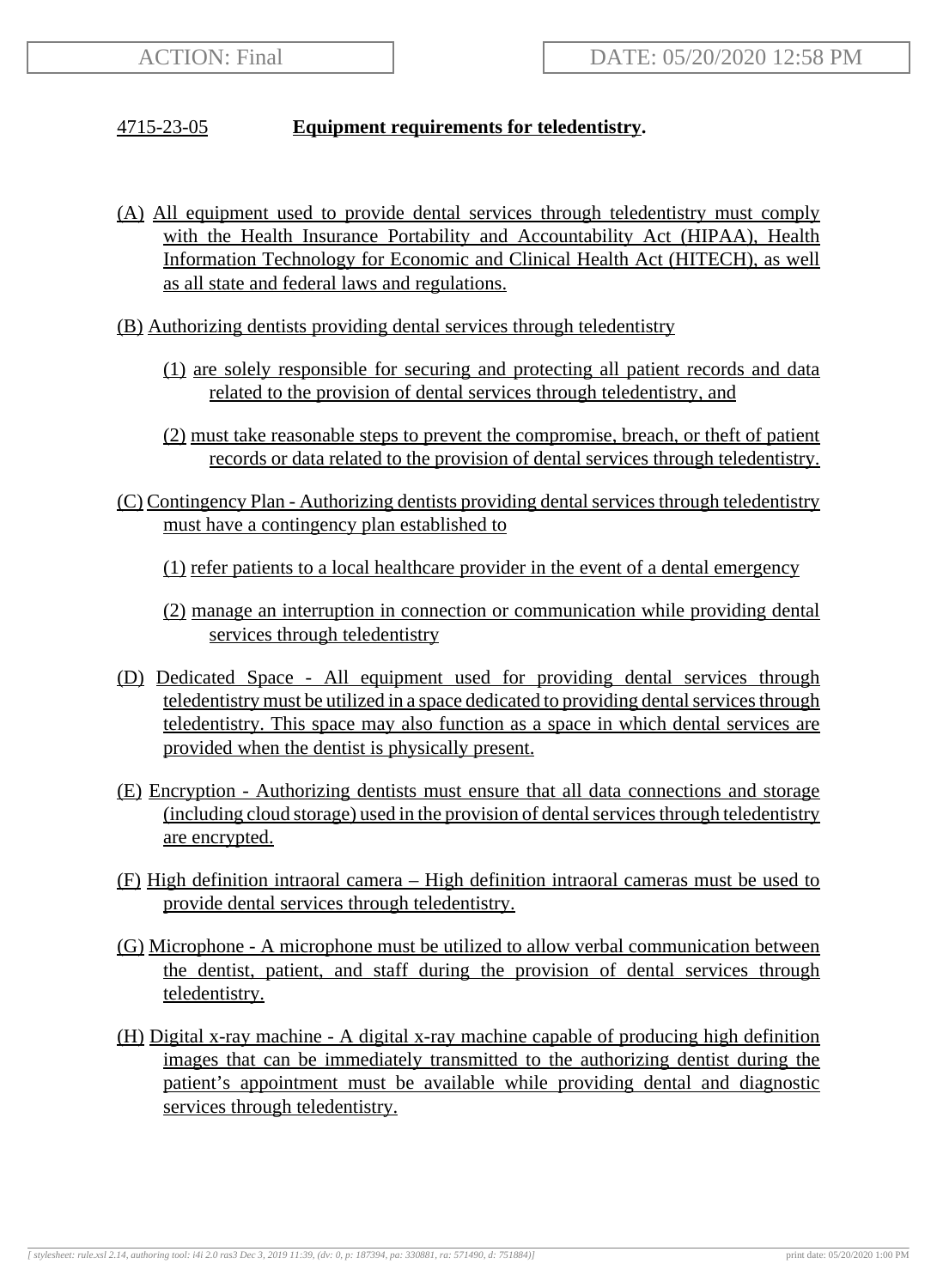(I) Patient Records - All patient records must be transmitted, transported, handled, stored, protected, and secured in compliance with HIPAA, HITECH, as well as all state and federal laws and regulations.